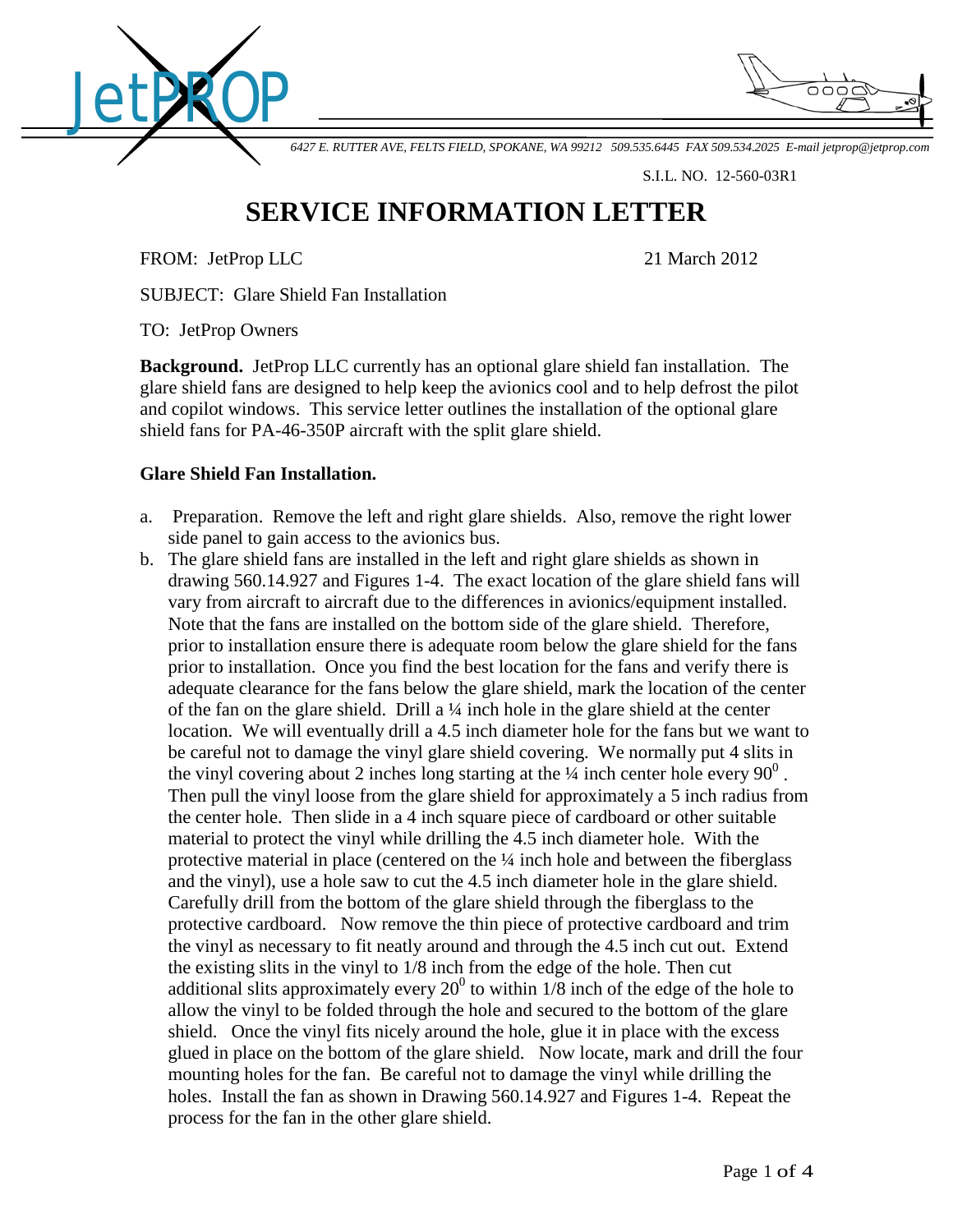

Figure 1. Glare Shield Fans Installed in Left and Right Glare Shields



Figure 2. Bottom View of Glare Shield Fan Installation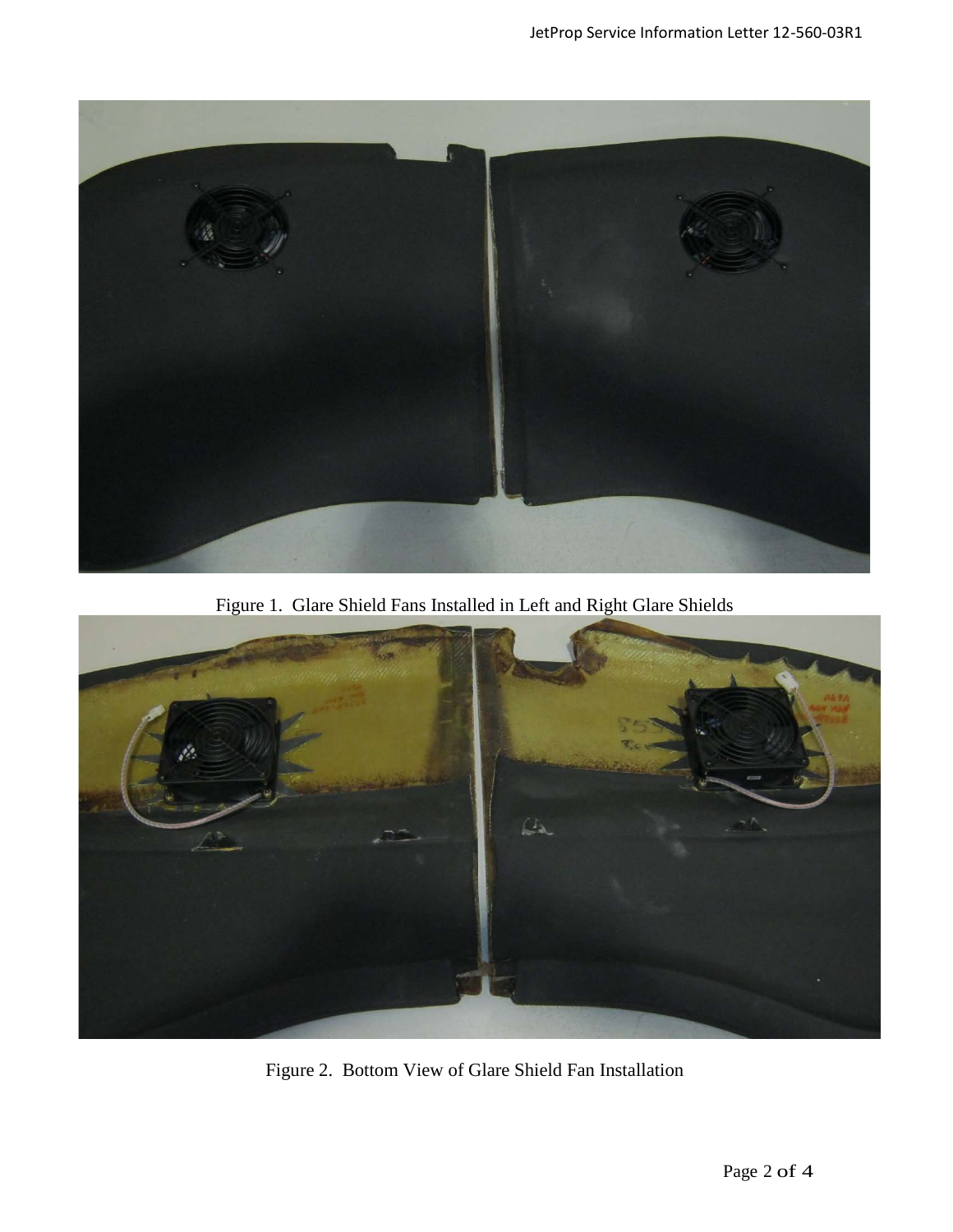

Figure 3. Close Up View of Fan Installed on Bottom of Glare Shield



Figure 4. Close Up Top View of Glare Shield Fan Installation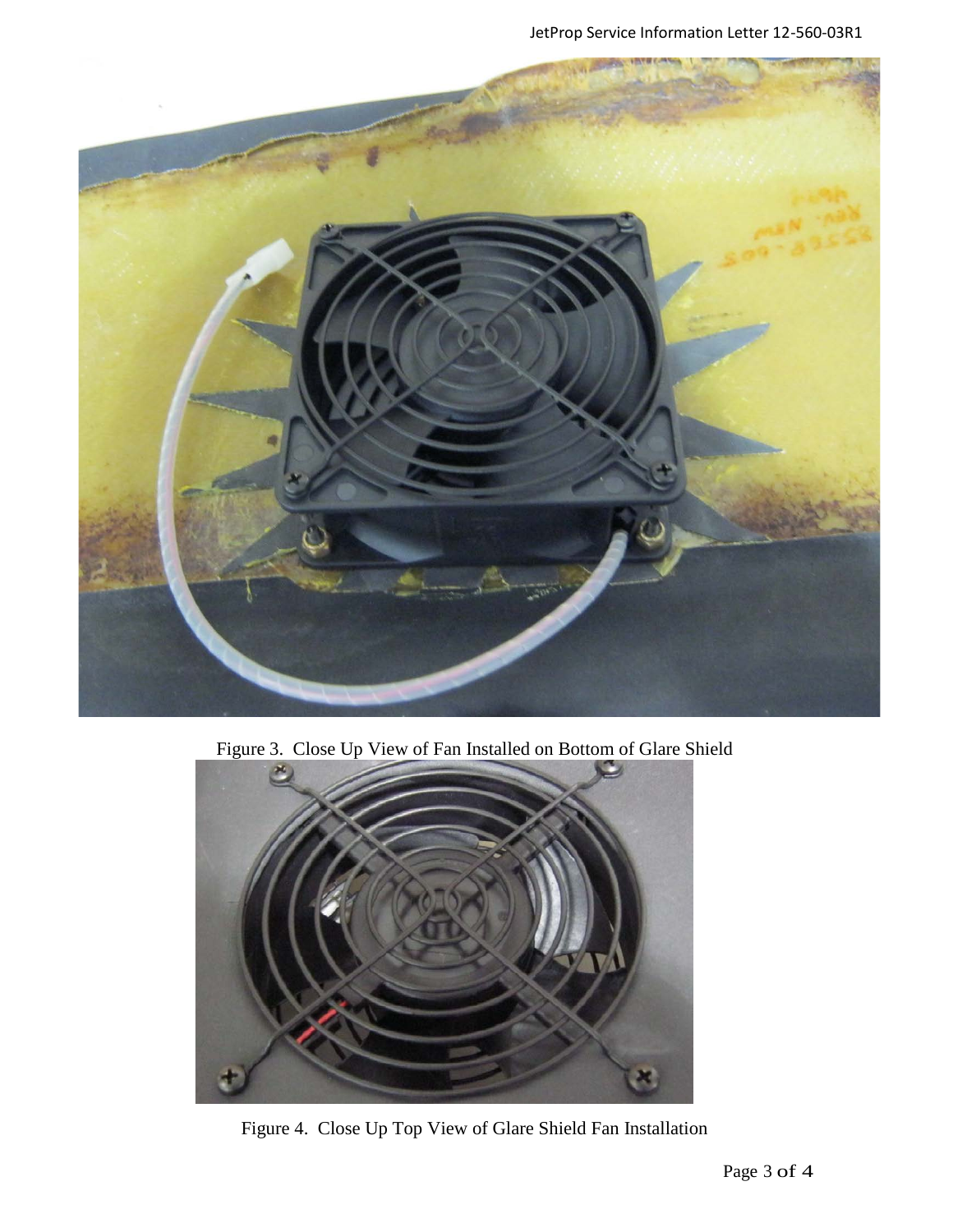- c. The electrical wiring is accomplished in accordance with Drawing 560.14.927. Install a 1 amp circuit breaker off of the Avionics Bus to power the glare shield fans. Find an appropriate location on the instrument panel for the glare shield fan on/off switch. Install the switch on the instrument panel and wire in accordance with Drawing 560.14.927. Use the connectors provided to connect to the fans. Make sure all wiring is secured and the circuit breaker and switch are labeled appropriately.
- d. The left and right glare shields can be installed and fans connected. The right side panel can be installed.
- e. A log book entry should be made stating the glare shield fans were installed in accordance with JetProp LLC Service Information Letter 12-560-03. The glare shield fan installation adds approximately 1 lb at FS 115 and takes approximately 8 man-hours to accomplish.

| Part#              | Description               | Quantity        |
|--------------------|---------------------------|-----------------|
| 6KD74              | Fan                       | 2               |
| 7-5684             | Fan Grill                 | $\overline{4}$  |
| MS35214-44         | Screw                     | 16              |
| MS21044N08         | Nut                       | 16              |
| 7101SYZQE          | Switch                    | 1               |
| 03-09-1022         | <b>Female Connector</b>   | 2               |
| 03-09-2022         | Male Connector            | 2               |
| 02-09-1119         | <b>Female Pins</b>        | $\overline{4}$  |
| 02-09-2118         | Male Pins                 | $\overline{4}$  |
| $7277 - 2 - 1$     | 1 amp circuit breaker     | 1               |
| 11-00821           | Mini Toggle Switch Cover  | 1               |
| M22759/16-22-9 wht | AWG 22 white wire         | $15 \text{ ft}$ |
| M22759/16-22-0 blk | AWG 22 black wire         | $10 \text{ ft}$ |
| HSTT 12M           | 1/8 inch heat shrink tube | $12$ in         |
| PNF 18-6R-M        | #6 Ring Terminal          | 1               |

Table 1. Glare Shield Fan Installation Parts Listing

If there are any questions, please contact Rich Runyon in Engineering or Rick Zepp in maintenance at (509) 535-4401.

Sincerely,

 Darwin Conrad President JetPROP, LLC

Attachments

1. Glare Shield Fan Installation Drawing 560.14.927